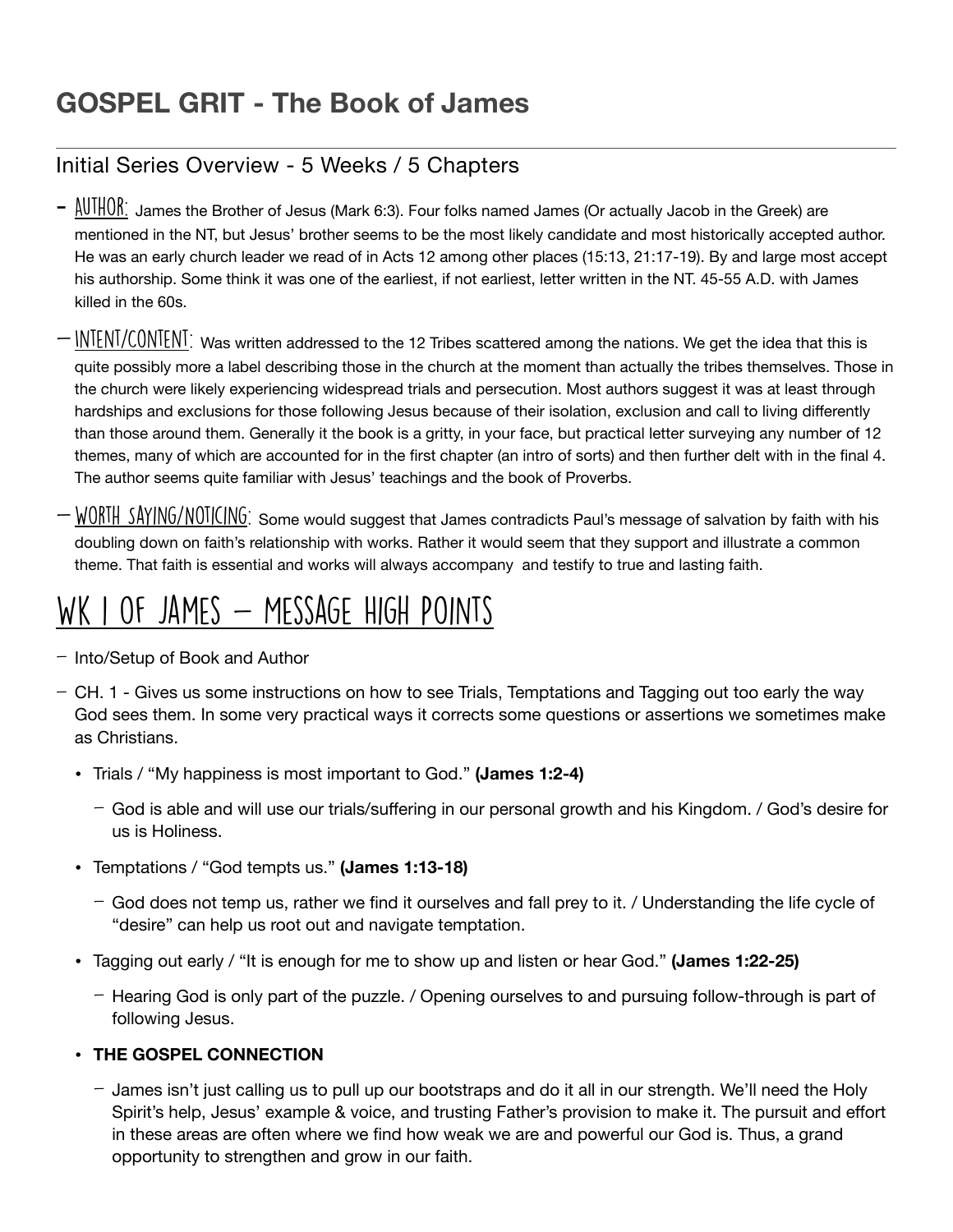# WK I OF JAMES  $-$  DISCUSSION ?'S

NOTE: There is no shortage of content when you take a whole chapter like we are. You as a leader are free to see where your students seem most engaged or in need, and take it that direction. Part of surveying a book with our students is to show them A. It is doable and B. It can speak to your life today and tomorrow.

- Trials / **(James 1:2-4)**
	- Why do you think James didn't introduce himself as the brother of Jesus? Wouldn't it help to say, "I know what I'm talking about, because I knew Jesus like a brother—in fact, I am His brother"?
	- According to James 1:2 and the following verses, how should we react when times get tough?
	- WHY? WHAT IS THE END RESULT OF THIS "TESTING"?
	- Do you think people expect God to make them happy? Is that a wrong idea?
	- $-$  If you made this the "goal of your life," to grow in holiness even if it meant suffering. How would that change your life? What decisions would you make differently? How would you have to adjust your priorities?
- Temptations / **(James 1:13-18)**
	- Verses 14–15 describe something we might call the "life cycle of desire." What are the stages?
	- Does "evil desire" always bring forth "death"? How does this happen? What examples could you give?
	- Why do you think James suddenly starts talking about "every good and perfect gift" in verse 17, after talking about evil desires? Is he just changing the subject (which he does sometimes), or is there a connection?
	- Why does he call God "the Father of lights"? What does that have to do with giving gifts?
- Tagging out early / **(James 1:22-25)**
	- James tells us to be "quick to hear, slow to speak." Have you had situations where you did the opposite—slow to hear, quick to speak? What's the problem with that?
	- Moving on to James 1:22, how do we "deceive ourselves" by just listening to God's Word? What is that mirror thing all about (in James 1:23–24)?
	- Do you think it's really "worthless" to hear God's Word without doing it? Why or why not?

Following page has some APPLICATION / REAL LIFE SUGGESTIONS for stepping out and practicing any of these. If a student felt particularly convicted by one subject or another they might pick out that section OR randomly draw one? Either way, felt like if we're talking about doing more than listening we oughta provide some opportunities to live it out.